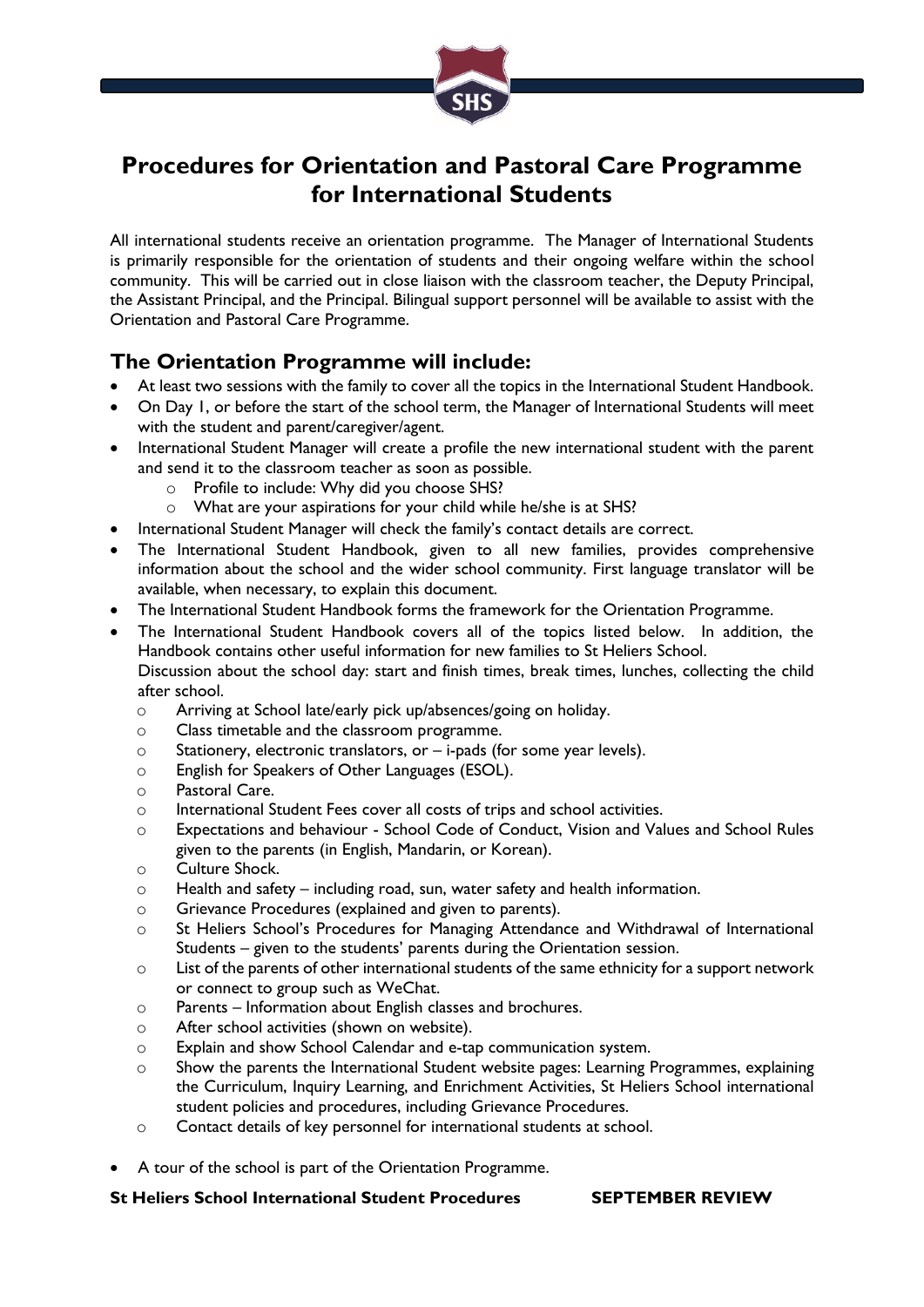- All students are placed in mainstream classes from Day 1 and are withdrawn from class for specific programmes, English lessons, orientation, and pastoral care, as needed.
- The classroom teacher will be responsible for ensuring that the new student has a buddy/support person in both first language and English, who will help the new student with daily routines, timetables, and ensure that they are involved in activities at break times.

## **The Pastoral Care Programme**

The objective of our pastoral care programme is to ensure the well-being of our international students at school and at home.

- 1. The Manager of International Students (or other members of the Senior Management Team), as appropriate, will conduct regular meetings with students, with the assistance of a first language translator when required. The pastoral care meetings will involve discussion of the students' academic and social experiences at school and at home; their general well-being at school and at home; any health and safety issues; answering questions; assisting with resolving issues when needed.
- 2. To follow an established, integral process with teachers and the management team to ensure students' social and academic integration within the school community, taking into account feedback from the students at regular pastoral care meetings, and feedback received from parent(s).
- 3. To assist students towards integrating into New Zealand culture, while recognising and celebrating their own culture.
- 4. Many aspects relating to health and safety are already integrated into St Heliers School's curriculum, including but not limited to road safety, water and sun safety, leading a healthy lifestyle. The Handbook includes additional specific details of keeping safe in New Zealand. The regular pastoral care programme supplements the school curriculum as needed.

## **Support Services**

- The International Student Manager will continue to monitor the students during their first weeks of settling in at school, will meet with the parents regularly to discuss any issues, answer any questions and to provide support for the family to settle at St Heliers School and in New Zealand. International Student Manager will also be available to support the classroom teacher, and the parents/designated caregivers when needed.
- Once the initial period is over, the International Student Manager will continue to monitor the progress of the international students through informal meetings, communication with ESOL teachers, and where necessary through formal meetings with the student, the classroom teacher, the ESOL teacher, parents/caregivers, and members of the Senior Leadership Team.
- 5. International Student Manager will create a pastoral care google document on her Drive for each international student. Pastoral care meetings and issues to be resolved for each student will be shared with the classroom teacher and appropriate personnel, after each meeting.
- 6. Emails and communications between the parent, agent, International Student Manager will be filed in the Communications section for each individual international student.
- 7. Translators will be available where necessary. These may be other students, teachers, or another adult, depending on the situation and the requirements.

### **St Heliers School International Student Procedures SEPTEMBER REVIEW**